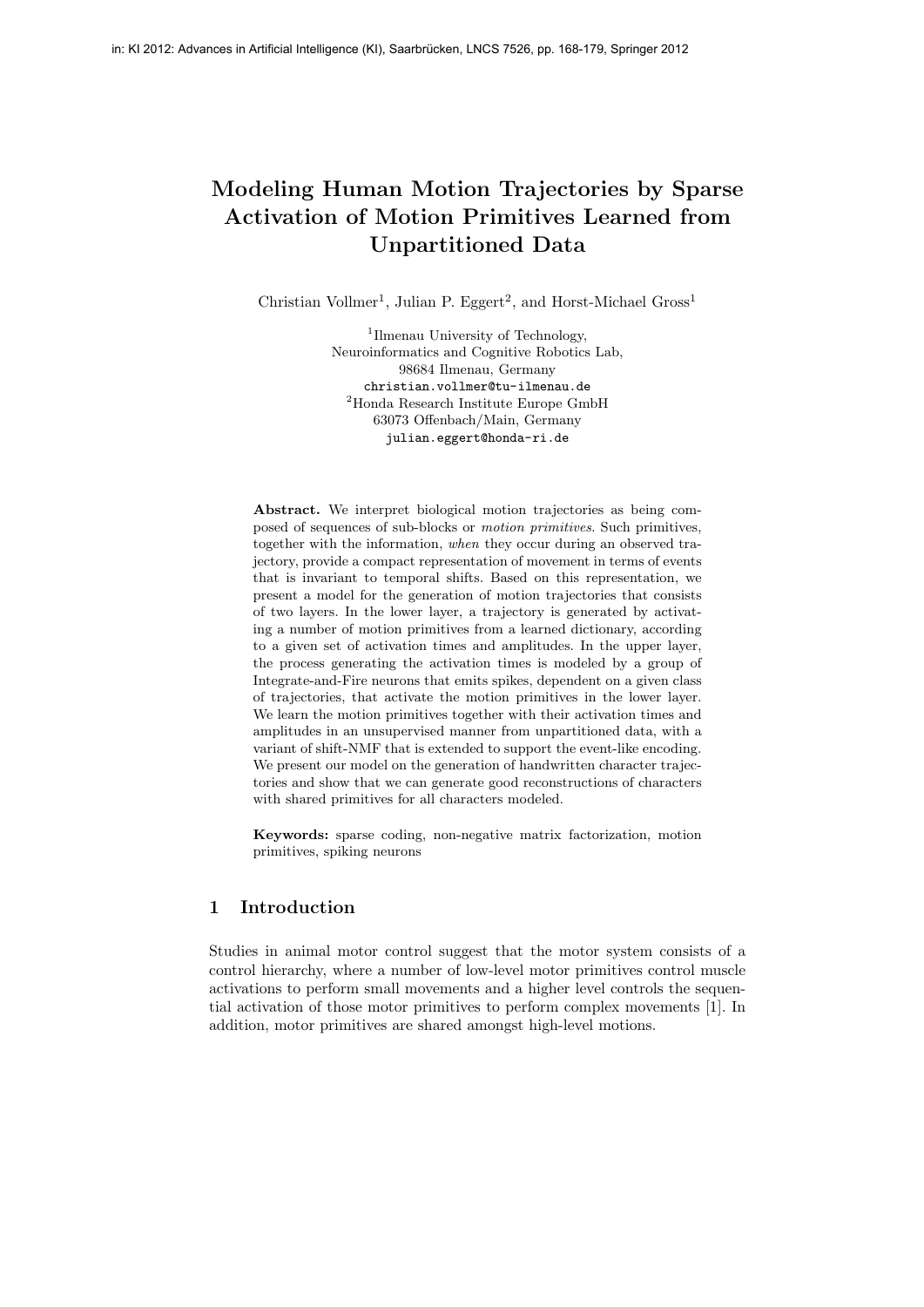We present a model for the generation of motion trajectories that is inspired from those results. We demonstrate our model on the generation of handwritten character velocity trajectories (see Fig. 1).



Fig. 1: Ten example handwritten character trajectories of the letter 'a' of our dataset, plotted as velocity space over time (left) and in pen space (right). Throughout this paper, training of the models and generation of trajectories is done in velocity space. The pen space representation is obtained by integrating the velocity over time. The pen space is shown for an intuitive visualization.

We model a trajectory as being composed of short parts that are shared between different trajectories and form a dictionary. We call those parts motion primitives. In a generative interpretation, a motion primitive can be activated at a certain point in time to generate a characteristic temporal sequence of points in space for a short time period. This dictionary can be learned from data, as will be presented later. See Fig. 2 for an exemplary set of motion primitives that have been learned from handwritten character trajectories. Given a dictionary of motion primitives, a trajectory can then be represented by the activation times and amplitudes of those primitives for generating the trajectory (see Fig. 3). This representation provides an alternative encoding of the trajectory in terms of sparse events, also called a sparse code.

As will be shown later, for similar trajectories, the activation times and amplitudes are again similar. Thus, we can characterize different classes of trajectories, e.g. the character classes 'a', 'b', etc., by the typical activation times and amplitudes of the motion primitives for those classes. To generate a trajectory from a desired class, first the activations have to be sampled and then the motion primitives have to be activated according to those activations.

Thus, we have a two-layered model for character trajectory generation. In the lower layer, given a set of activation times, a trajectory is generated by activating a number of motion primitives, that have been learned beforehand. As learning algorithm, we use the Non-negative Matrix Factorization (NMF).

In the upper layer of our two-layered model, the exact order and timing of the primitives is controlled with a timing model that stores knowledge about the typical activation times and amplitudes of the primitives for a desired class of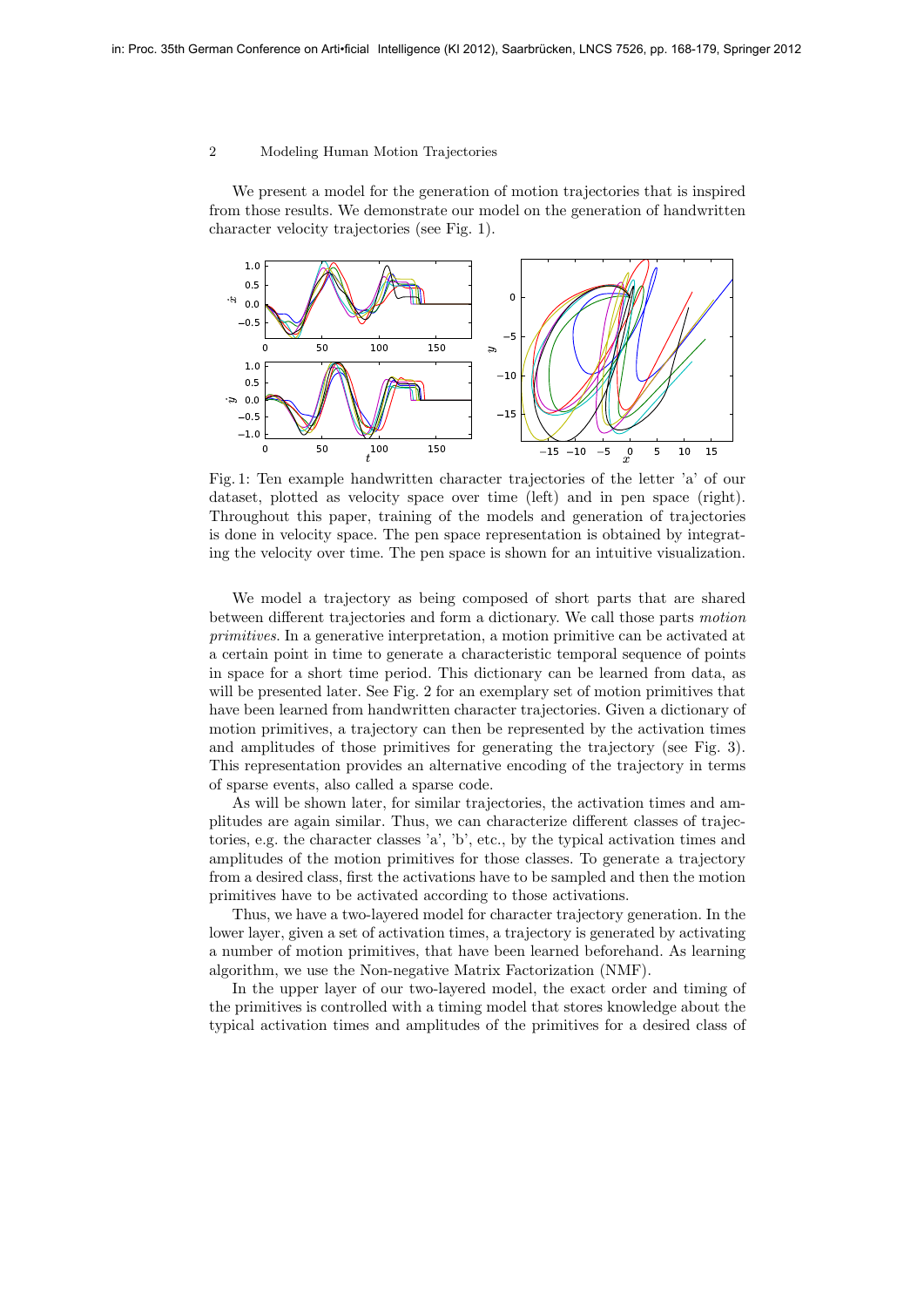

Fig. 2: Exemplary selection of motion primitives learned from the handwritten character data set in velocity space (left) and in pen space (right). In the left plot, the motion primitives (separated by dashed lines) have been appended to each other for visualization.

trajectories. The process generating the activation times is modeled by a group of Integrate-and-Fire (I&F) neurons (one for each motion primitive) that generate spikes, dependent on a given class of trajectories. The spikes are interpreted as activation times for the motion primitives in the lower layer. The input to the I&F neurons is the class-specific temporal activation density, which is also learned from the data.

We discuss related work in Sec. 2. Our approach is described in detail in Sec. 3. In Sec. 4, we show that we can generate visually appealing characters and illustrate some crucial parameter dependencies. Finally, we conclude our work in Sec. 5.

## 2 Related Work

There are a variety of approaches for sequencing of motion by means of motion primitives. The research in this area can be divided into two groups. In the first group, the existence of motion models is assumed that have been handcrafted or learned in isolation in a supervised manner. In this group the most prominent approaches model motion primitives with Hidden Markov Models (see e.g. [6]) or Dynamic Movement Primitives (see e.g. [9]). Approaches in this group typically aim at a representation that can be used for reproduction on humanoid robots. In the second group, motion models are learned from the data in an unsupervised manner (see e.g.  $[12]$  and  $[5]$ ). Those approaches typically aim at finding representations of data that are interpretable and uncover interesting features in the data. Our approach belongs to the second group.

In the domain of time series processing, sparse coding has been mainly used for auditory signal coding. In [8], the authors aim at computing a sparse representation of natural audio signals in form of spike trains, where the spikes mark activations of a fixed and hand-crafted set of basis functions. Given this set of basis functions, the amplitude and timing of their activations are learned.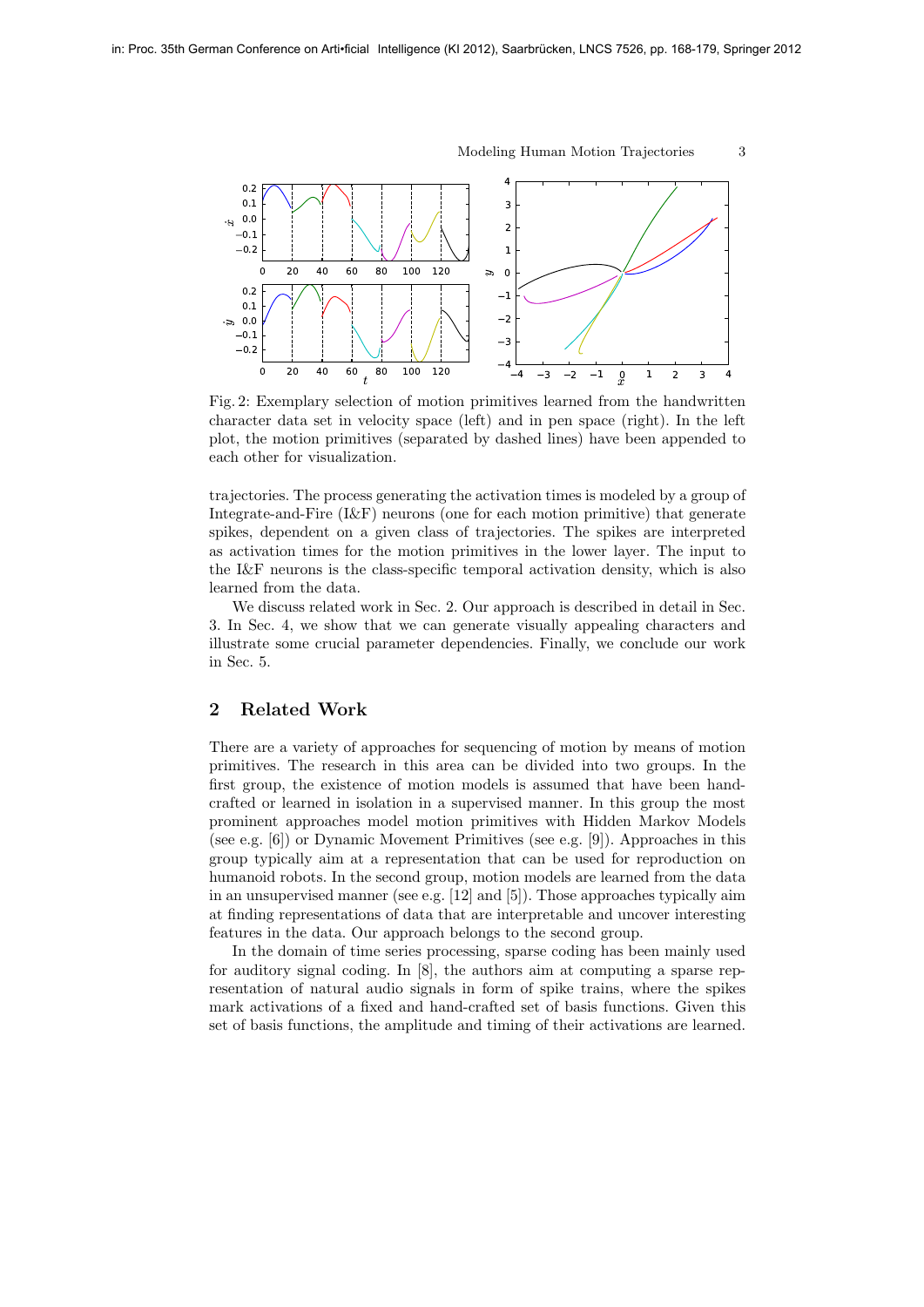The authors argue that such a representation provides a very efficient encoding and uncovers the underlying event-like structure of the signal. This work has been extended (e.g. in [11]) to also learn the basis functions to find an optimal dictionary or code of the signal. The authors show that the emerging basis functions can be compared to auditory receptors in animals and thus are naturally interpretable.

The main problem of such approaches is that the gradient-based techniques, used for optimization of the activations and the basis functions, lead to multiple adjacent activations with high values (activation traces; see Fig. 4 left), as opposed to sharply localized spikes desired for a sparse encoding. As a consequence, instead of optimizing the activations directly, heuristics like Matching Pursuit are used, where the subset of the activations is selected one after another by correlation with the basis functions and thresholding. We show in this paper, however, that temporally isolated activities can also be achieved without selection heuristics, but instead by directly formulating a penalty for adjacent activities and including this penalty as an additional energy-term for the basis vector decomposition model. During optimization, the penalty term naturally leads to a competition between rivaling activities, eliminating adjacent activations (see Fig. 4 right).

More recently, NMF has been applied to find patterns in data like neural spike trains [10] or walking cycles of human legs with constant frequency [5]. The length of the basis vectors must be specified manually and is typically chosen to be of the length of the expected patterns, e.g. a single spike pattern or a single walking cycle. However, for human movement data like handwriting, where a pattern in this sense is a whole character, NMF in this form can not be applied due to temporal variations of the underlying patters, like different speed profiles. Our approach is to interpret a pattern to be a combination of even smaller subparts (see Fig. 3), where the parts themselves have a lower temporal variability and the variability of the whole pattern is captured by shifting the parts in a small local region.

The above mentioned models address only the learning of basis functions and their activations. Our model additionally learns typical activation patterns for different classes of trajectories. In [12] an approach is presented, which is similar to our approach, but where the primitives in the lower layer are modeled by a factorial HMM (fHMM). To the contrary, we use a sparse coding framework, specifically the Non-negative Matrix Factorization (NMF), for learning the motion primitives, together with their activation times from unpartitioned training trajectories in an unsupervised manner. Further, in contrast to [12], where the layers are learned jointly, we separate the learning for the benefit of decreased computational complexity.

## 3 Method

In the following, the steps for learning the parameters of the layers in our model and for the generation of the trajectories will be described. The learning pro-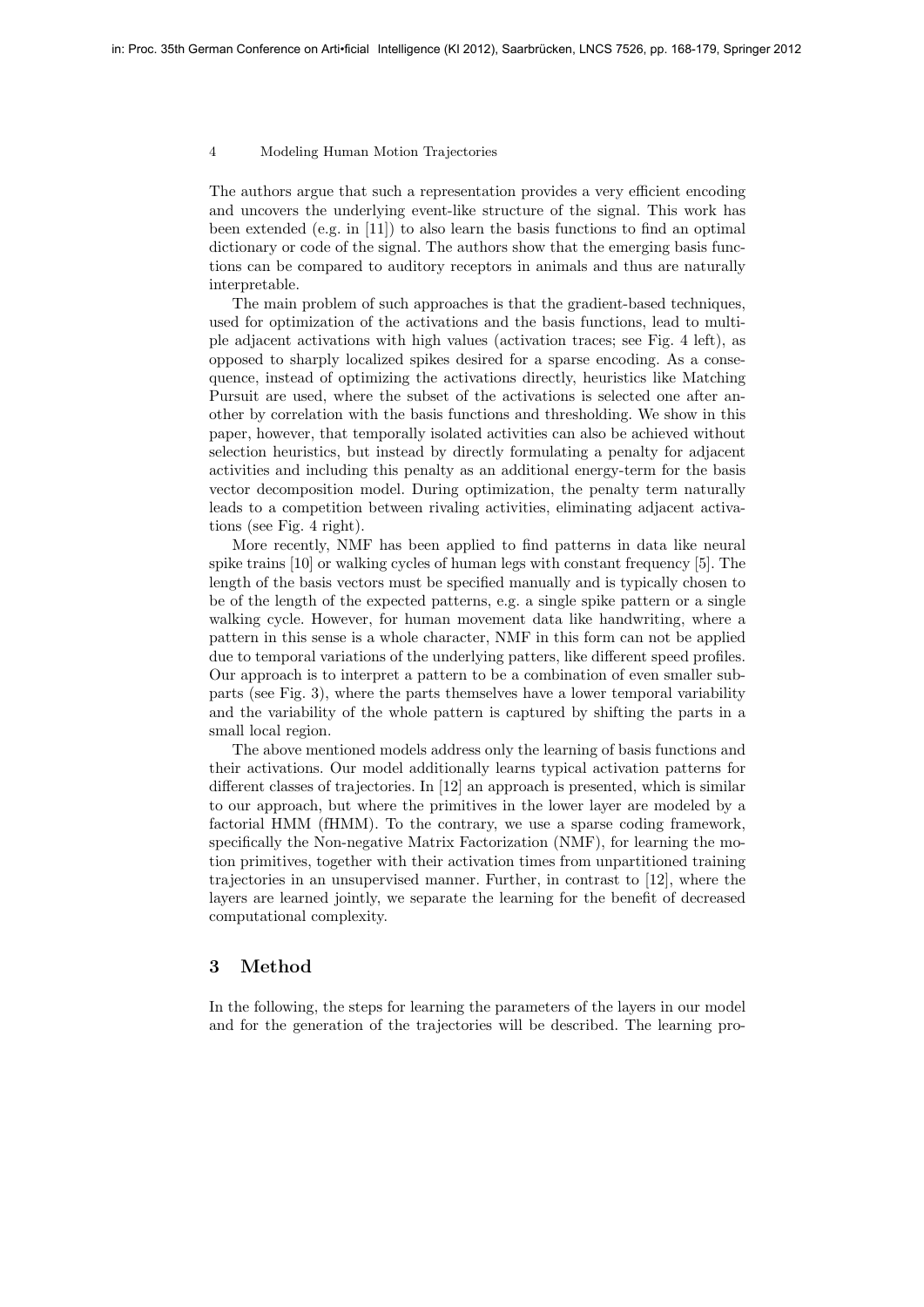cedure consists of three stages. In the first stage motion primitives are learned from training trajectories in an unsupervised manner. In the second stage the activations of those motion primitives for all training trajectories in one class are temporally aligned. In the third stage, the aligned activities of all training trajectories in one class are used to learn class-specific intensity matrices (the activation density) of the I&F neurons that control the sequence of primitives.

## 3.1 Motion Primitive Learning

We formulate the motion primitive learning in the NMF framework. In general, with NMF one can decompose a set of  $N$  input samples into a small number  $K \ll N$  of basis vectors and coefficients, called activations, to superimpose these to reconstruct the inputs. By imposing a non-negativity constraint and specific sparsity constraints on the activations, the resulting basis vectors are interpretable as parts that are shared amongst the inputs and constitute an alphabet (or dictionary) underlying the data [7].

We use a combination of two variants of NMF called semi-NMF and shift-NMF for learning the motion primitives from the handwritten character velocity profiles. Semi-NMF [3] relaxes the non-negativity constraint, such that only the activations are required to be non-negative. This allows the motion primitives to have positive and negative values, which we require for the velocity-based trajectory representation. Shift-NMF [4] introduces translation-invariant basis vectors. Thus, a basis vector can occur anywhere in the input, which is necessary for temporal signals with reoccurring patterns. See Fig. 3 for an example of the resulting representation.



Fig. 3: Reconstruction of one character 'a' from the training data set after decomposition with NMF, according to eqs. 1 to 6. Left: reconstruction of the velocity profile of one input character (black line) by the learned parts (colored thick lines), scaled by their corresponding learned activations (vertical colored lines). The activations represent a sparse code of the trajectory. Right: velocity reconstruction (left) integrated over time, resulting in the position of the pen. The parts have also been colored. Note that shown here are the temporally integrated versions of the actual parts.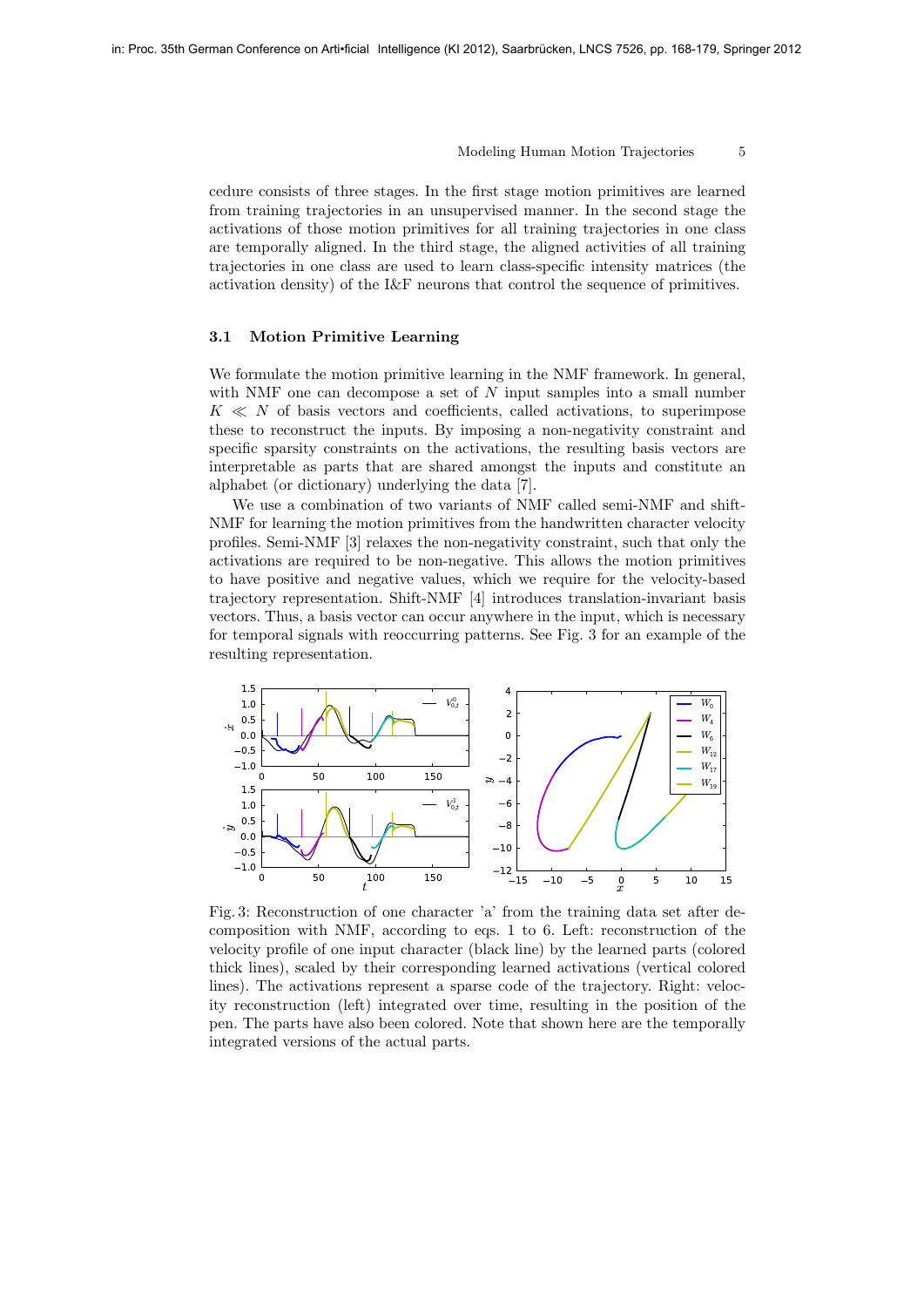For ease of notation, we separate the spatial dimensions  $(\dot{x}$  and  $\dot{y})$  of the trajectories into distinct matrices, denoted by the upper index d. Let  $V^d \in \mathbb{R}^{N \times T}$ denote the matrix of  $N$  training trajectories of length  $T$  (shorter trajectories are padded with zeros), with elements  $V_{n,t}^d$ . The single trajectories are denoted as vectors  $\mathbf{V}_n^d$ . Let  $\mathbf{W}^d \in \mathbb{R}^{K \times L}$  be the matrix of K basis vectors of length L, with elements  $\widetilde{W}_{k,l}^d$ . We denote the single basis vectors by  $\mathbf{W}_k^d$ . Let  $\mathbf{H} \in \mathbb{R}^{N \times K \times T}$  be the tensor of activations  $H_{n,k,t}$  of the k-th basis vector in the n-th reconstruction at time  $t$ . In semi-NMF the activations are constrained to be non-negative, and thus  $\forall n, t, k : H_{n,k,t} \geq 0$ .

We learn  $\mathbf{W}^d$  and **H** with NMF by minimizing the following energy function

$$
F = \frac{1}{2} \sum_{d} \left\| \mathbf{V}^d - \mathbf{R}^d \right\|_2^2 + \lambda_g \sum_{n,k,t} H_{n,k,t} + \lambda_h h(\mathbf{H}) . \tag{1}
$$

The matrices  $\mathbf{R}^d \in \mathbb{R}^{N \times T}$  are the reconstructions of the trajectories by activation of the basis vectors  $\mathbf{W}^{d}$  through activations **H**, which can be formulated as a temporal convolution

$$
R_{n,t}^d = \sum_k \sum_{t'} H_{n,k,t'} \hat{W}_{k,t-t'}^d \ . \tag{2}
$$

Here, we introduced *normalized basis vectors*  $\hat{\mathbf{W}}_k^d$ , where the normalization is done jointly over all dimensions  $d$ . This normalization is necessary during learning to avoid scaling problems as described in [4].

The first two terms of the energy function 1 formalize the standard approximation scheme commonly used for sparse non-negative matrix factorization (see e.g. [2]), where the first term is the distance measure and the second term is a penalization of the overall sum of activations. Additionally, we introduced the function  $h$ , which is crucial to get an encoding interpretable as spike-like activations and will be described later.

This optimization problem can be solved by alternatingly updating one of the factors **H** or  $\mathbf{W}^{d}$ , while holding the other fixed. For semi-NMF usually a combination of least-squares regression of the basis vectors and multiplicative update of the activations is used [3]. The former, however has very high computational demands in the case of shift-NMF and is not applicable for our problem. Thus, we have to resort to gradient descent techniques. The following steps are repeated iteratively until convergence after initializing  $H$  and  $W<sup>d</sup>$  with Gaussian noise.

- 1. Build reconstruction according to Eq. 2
- 2. Update the activities by gradient descent and make them non-negative

$$
H_{n,k,t} \leftarrow \max\left(H_{n,k,t} - \eta_H \nabla_{H_{n,k,t}} F, 0\right) \tag{3}
$$

$$
\nabla_{H_{n,k,t}} F = -\sum_{d,t'} \left( V_{n,t'}^d - R_{n,t'}^d \right) \hat{W}_{k,t'-t}^d + \lambda_g + \lambda_h \nabla_{H_{n,k,t}} h \tag{4}
$$

3. Build reconstruction according to Eq. 2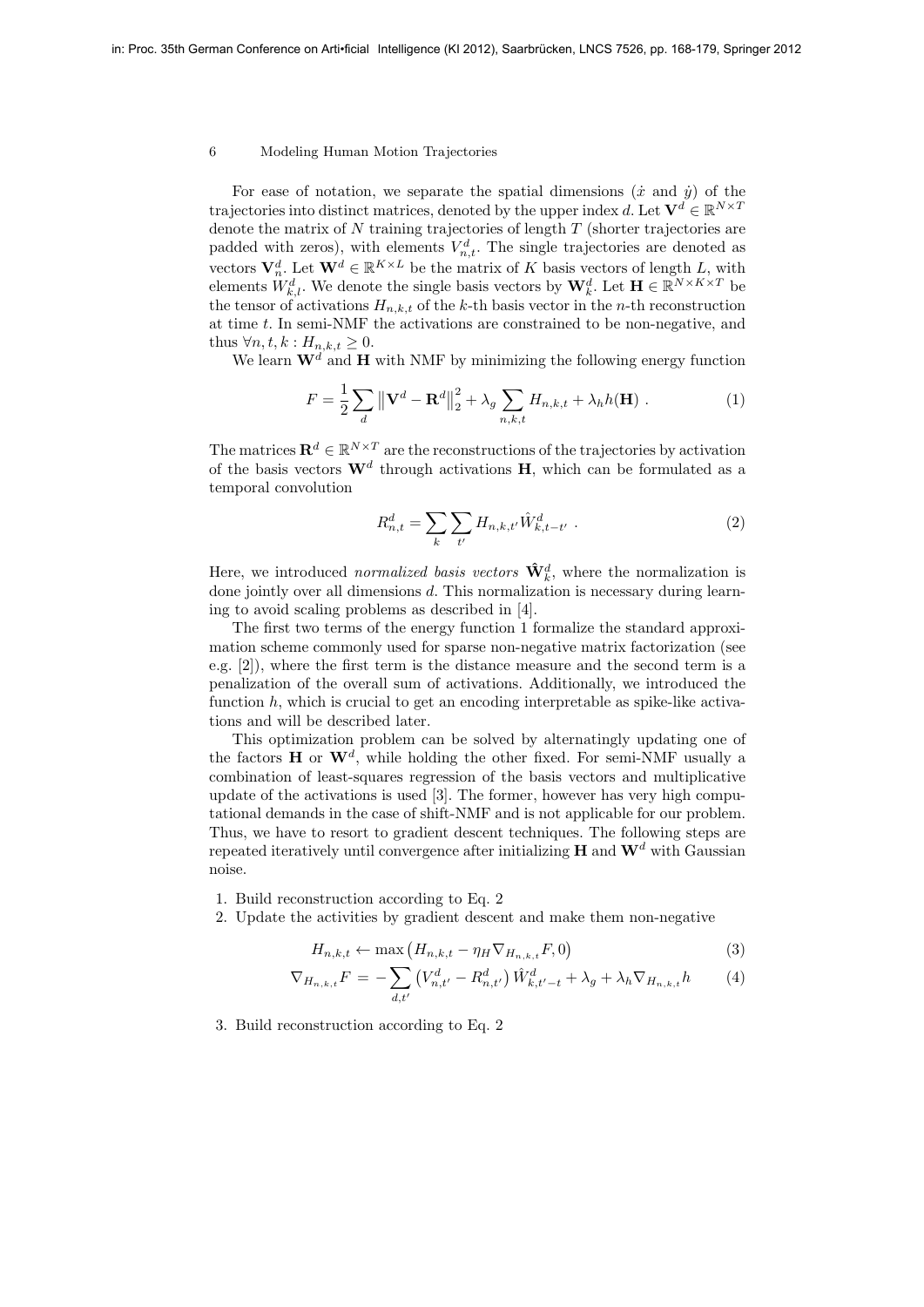4. Update the basis vectors by gradient descent

$$
W_{k,l}^d \leftarrow W_{k,l}^d - \eta_W \nabla_{W_{k,l}^d} F
$$
\n
$$
\tag{5}
$$

$$
\nabla_{W_{k,l}^d} F = -\sum_{n,d'} \sum_{t'} \left( V_{n,t'}^{d'} - R_{n,t'}^{d'} \right) H_{n,k,t'-l} \nabla_{W_{k,l}^d} \hat{W}_{k,l}^{d'} \tag{6}
$$

The factors  $\eta_H$  and  $\eta_W$  are the learning rates. Note that the temporal correlations (all the sums over  $t'$ ) can be computed very efficiently in Fourier space. Note further, that expansion of the gradient in eq. 6 introduces dependencies between the dimensions. The derivation of the update equations by gradient descent from eq. 1 is straight forward and, thus, ommitted here.

Since two slightly shifted versions of the same basis vector are highly correlated with each other, typically, there are multiple non-zero activities at adjacent locations, which contradicts our idea of spike-like activations that are temporally isolated (see Fig. 4 (left)). Although non-isolated activities might give smoother trajectories, for the interpretation of the activities as temporal events that mark the beginning of motion parts, it is important to have clearly segregated activation peaks. In most approaches this is implemented by a heuristic like Matching Pursuit, which selects a subset of few activations beforehand. Instead, we enforce sharply localized activations directly by formulating a penalty for adjacent activations into the energy function by adding a term  $h$  that introduces a competition between adjacent activities. The competition is implemented by convolution of the activations with a triangular kernel function  $z_H(k, k', t - t')$  that penalizes neighboring activities.

$$
h(\mathbf{H}) = \sum_{n,k,t} H_{n,k,t} \sum_{k',t'} z_H(k,k',t-t') H_{n,k',t'} \tag{7}
$$

$$
z_H(k, k', t - t') = \begin{cases} 0 & \text{if } k = k', t - t' = 0 \\ \left(1 - \left|\frac{t - t'}{w}\right|\right) \cdot I\left(\left|\frac{t - t'}{w}\right| < 1\right) & \text{otherwise} \end{cases}, \tag{8}
$$

where  $w$  is the kernel width, which we set to twice the length of the basis vectors. In the case of  $k = k'$ , activities of the same basis vector and adjacent to t are penalized, such that isolated spike-like activities emerge. In the case of  $k \neq k'$ , the activities of all other basis vectors that try to reconstruct the same part of the input are penalized. Thus, we enforce that approximately only one basis vector can be active during a time interval of  $L$  (the length of a basis vector) steps and that it can be active only once during that interval. See Fig. 4 for an illustration of the effect of the local activity competition.

After applying NMF to the data, we have a representation of the input in terms of learned basis vectors and activities. We interpret the basis vectors as motion primitives and their corresponding activities as temporal activations of the motion primitives. See Fig. 3 for an illustration of the resulting representation.

We observed that the activations are similar for trajectories of the same class. Thus, we can characterize a class by the average activations of a class. This will be used to build a model for the generation of activities for a given class.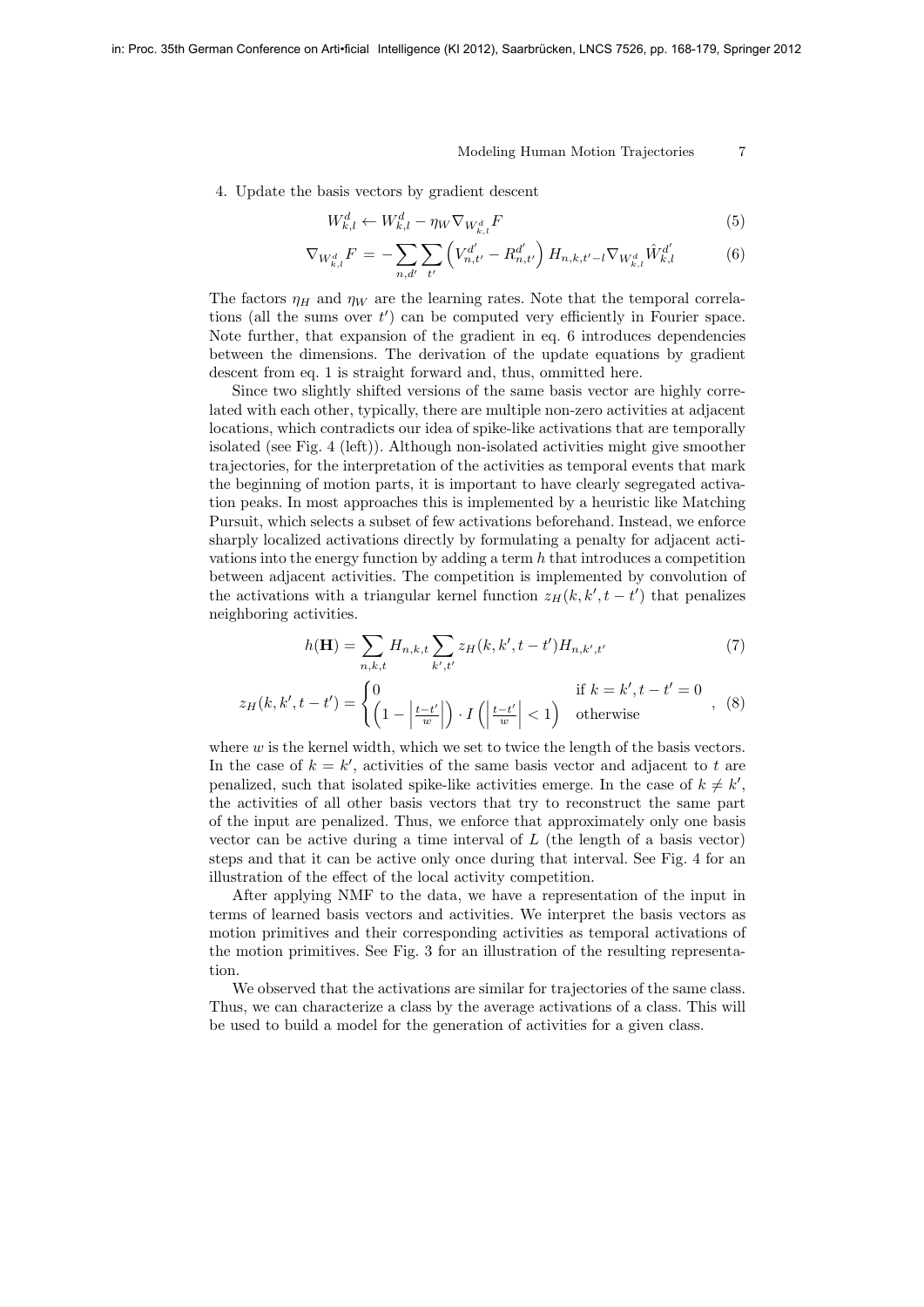

Fig. 4: Effect of the local activity competition. Without local activity competition (left), the activities (vertical colored lines) are distributed over adjacent locations. With the local sparsity extension (right), only one activity in a local cluster wins and all other activities are forced to zero.

## 3.2 Alignment of Activity Patterns

On top of the motion primitive layer we build a model for the generation of activations of motion primitives, given a character class. This model will be parametrized by an intensity matrix  $\mathbf{I} \in \mathbb{R}^{K \times T}$  which is the relative frequency of an activation greater than zero of primitive  $W_k$  at time t and a scaling matrix  $\mathbf{S} \in \mathbb{R}^{K \times T}$ , which is the average amplitude of an activation of the k-th primitive at time t

$$
I_{k,t} = \frac{1}{N} \sum_{n} \bar{H}_{n,k,t} , \qquad S_{k,t} = \frac{\sum_{n} H_{n,k,t}}{N I_{k,t}}, \tag{9}
$$

where  $\bar{H}_{n,k,t} = \Theta(H_{n,k,t})$  is the binarized activity and  $\Theta$  is the Heavyside function.

The training trajectories in the data set, however, exhibit some variation in start time and average speed, which is also reflected in the activation patterns after the NMF step. This negatively affects the computation of I (see blue line in Fig. 5 (left)) and S, because instead of having localized peaks, the intensities are spread over time. We align the activity patterns by associating with each training trajectory an offset  $a_n$  and stretching factor  $b_n$  and optimizing  $a_n$  and  $b_n$ iteratively by gradient ascent on the correlation between the individual activity pattern  $\check{H}_{n,k,t}$  and a linear interpolation of  $I_{k,t}$ . After this optimization, we apply eq. 9 again, but with the aligned activities, i.e. corrected by  $a_n$  and  $b_n$  to get the aligned intensity matrix  $\hat{\mathbf{I}}$  and the aligned scaling matrix  $\hat{\mathbf{S}}$ .

## 3.3 Activity Generation

To model the generation of activities in the upper layer, we use a stochastic Integrate-and-Fire (I&F) model. For each motion primitive, there is one I&F neuron that activates the motion primitive by generating a spike. As input to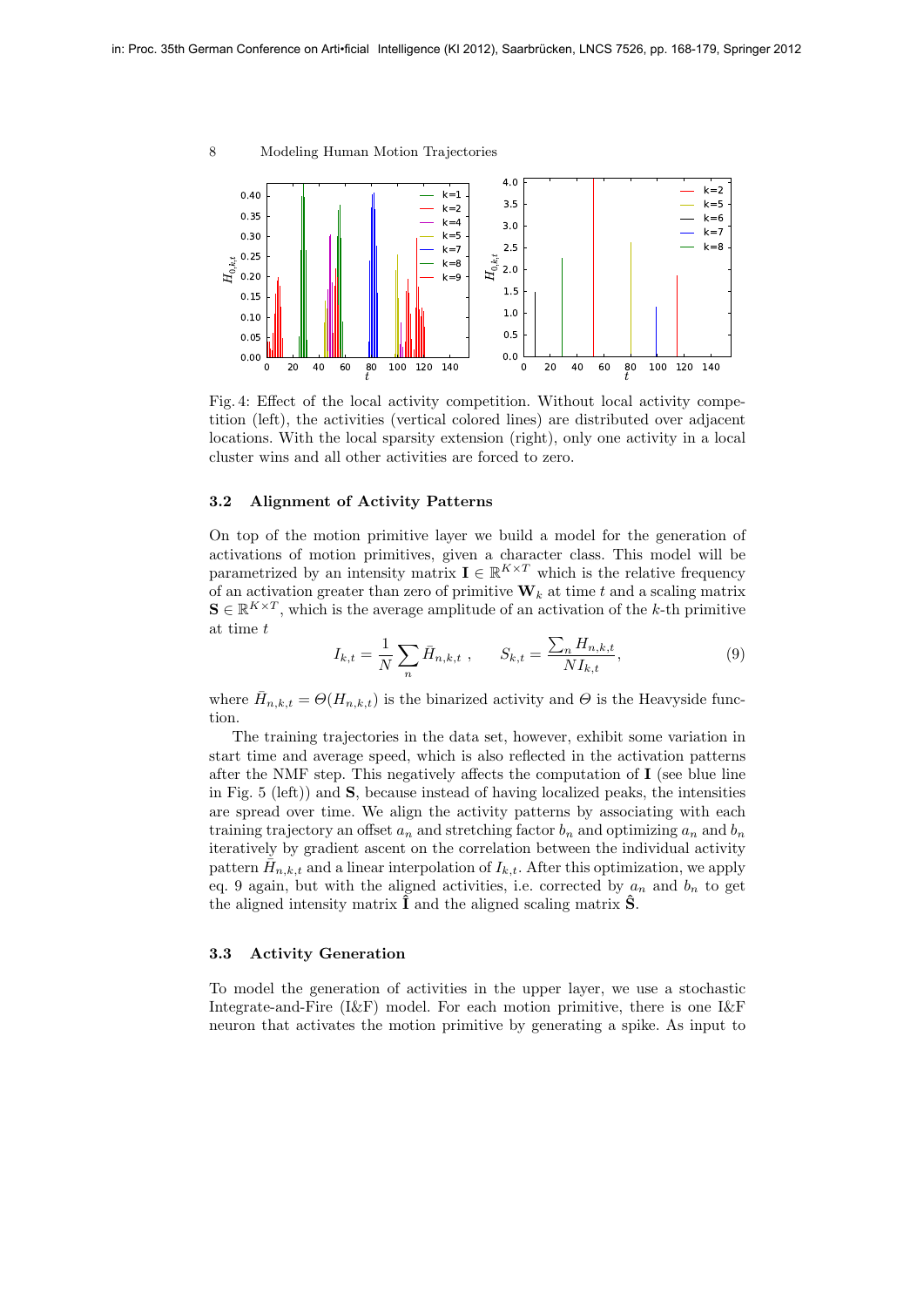

Fig. 5: Left: unaligned  $(I)$  and aligned  $(I)$  intensity matrices for the character 'a' for the first ten basis vectors with highest maximum intensity. The intensities have been normalized to the maximum intensity of 0.235. Right: scaling matrix obtained from the aligned activity patterns for the same set of basis vectors. The scaling values have been normalized to the maximum value of 5.83.

the neurons, we use the average activations we computed earlier as the aligned intensity matrix  $\mathbf{I}_{k,t}$  (see Sec. 3.2).

The k-th neuron generates spikes  $v_{k,t} \in \{0,1\}$ , which are interpreted as activation times of basis primitives, and thus are the generated counterpart of  $\bar{H}_{n,k,t}$ . The internal state  $u_{k,t}$  of the k-th neuron is modeled by a leaky integrator

$$
u_{k,t} = \begin{cases} u_{k,t-1} - \nu u_{k,t-1} + \hat{I}_{k,t} & : t - t' \ge \delta t_{ref} \\ \hat{I}_{k,t} - \nu u_{k,t-1} & : t - t' = 1 \\ 0 & : 1 < t - t' < \delta t_{ref} \end{cases} \tag{10}
$$

where  $t'$  is the time of the last spike before t,  $\delta t_{ref}$  is the absolute refractory time during which the load remains zero, and  $\nu \in (0,1)$  controls the amount of leakage. The neuron fires, i.e.  $v_{k,t} = 1$ , when  $u_{k,t}$  exceeds a noisy threshold  $\theta_t$ , which is sampled from a Gaussian during each simulation step.

After simulation of the I&F neurons,  $v_{k,t}$  indicates the activation times for the motion primitives. For reconstruction of the actual trajectory, we also need the average amplitudes of the activations, which we computed earlier as the scaling matrix  $\hat{\mathbf{S}}$  (see Sec. 3.2), since the generated spikes are only binary and they have to be scaled to actually use them as activations of the basis primitives. The generated trajectory, which we call  $\tilde{\mathbf{R}}^d \in \mathbb{R}^T$ , is then computed by the convolution of the basis vectors with the scaled spikes

$$
\tilde{R}_t^d = \sum_k \sum_{t'} v_{k,t'} \hat{S}_{k,t'} \hat{W}_{k,t-t'}^d . \tag{11}
$$

## 4 Results

We demonstrate our model on the Character Trajectories Data Set [12] available from the UJI Machine Learning Repository. We use the subset of all characters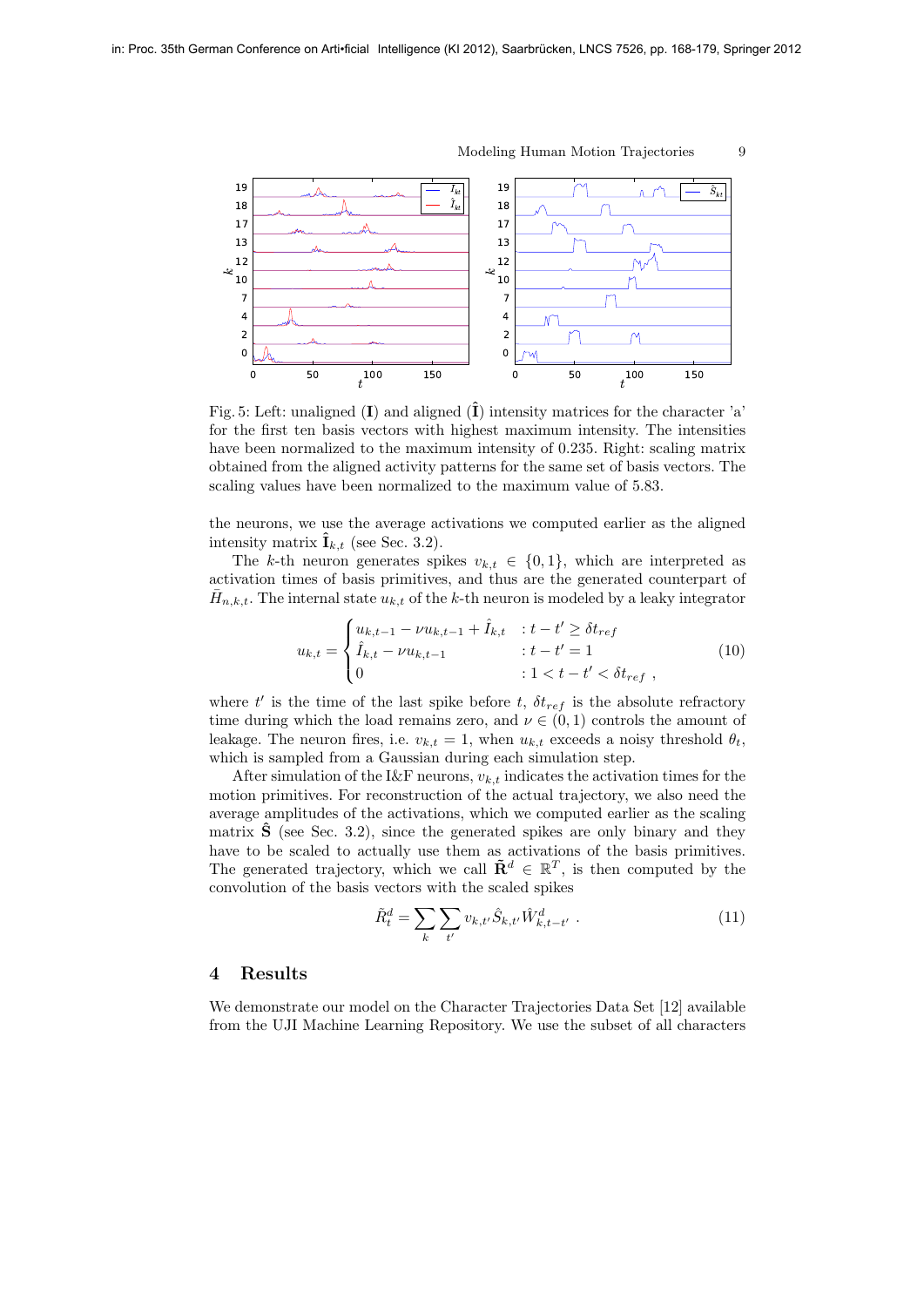consisting of only one stroke, since there is no principled approach to deal with trajectories consisting of multiple strokes and, thus, having a large discontinuity, yet. This will be investigated in future research.

Figure 6 shows the results of the sampling of one character trajectory. It can be seen from the lowest plot on the left side, that exactly one spike is generated in regions of high intensity (as indicated by the upper plot on the left).



Fig. 6: Generation of trajectories through spiking neurons. Left: Process of spike generation, where the upper plot shows the aligned intensity matrix  $I$ , the middle plot shows the resulting load  $u_{k,t}$  from the integration by the I&F model according to eq. 10, and the lowest plot shows the spikes  $v_{k,t}$  that are generated and scaled by  $\hat{S}_{k,t}$ . Right: the trajectory that results from the convolution of the basis vectors with the scaled spikes in pen space, according to eq. 11.

The most crucial parameter of our model is the number of motion primitives, which must be chosen manually, because it has great influence on the quality of the reconstructions in the NMF step (see Sec. 3.1). Figure 7 (left) shows the reconstruction error, which is a measure of the quality of the approximation of the input, dependent on the number of character classes  $|C|$  (i.e. 'a', 'b', etc.) in the training data set and the number of basis components used. For a fixed number of classes, e.g.  $|C| = 20$ , the reconstruction error decreases with increasing number of motion primitives. From  $K = 15$  to  $K = 20$  there is only a minor decrease in reconstruction error. This indicates that  $K = 20$  is sufficient for this data set. Note, however, that this is highly dependent on the data set. The necessity to manually choose the number of basis components is a restriction of our approach. However, one can automatize the selection process by running the optimization multiple times with increasing number of basis components and stop when the relative decrease in error through addition of a basis vector is small.

We tested the behavior of the reconstruction error, when the variability of the training data is reduced, by reducing the number of character classes  $|C|$ . As expected, for a smaller number of character classes, the reconstruction error saturates at smaller  $K$ . Thus, the less variability in the data set the fewer motion primitives are needed. Except for Fig. 7 (left), in all the simulations of this paper,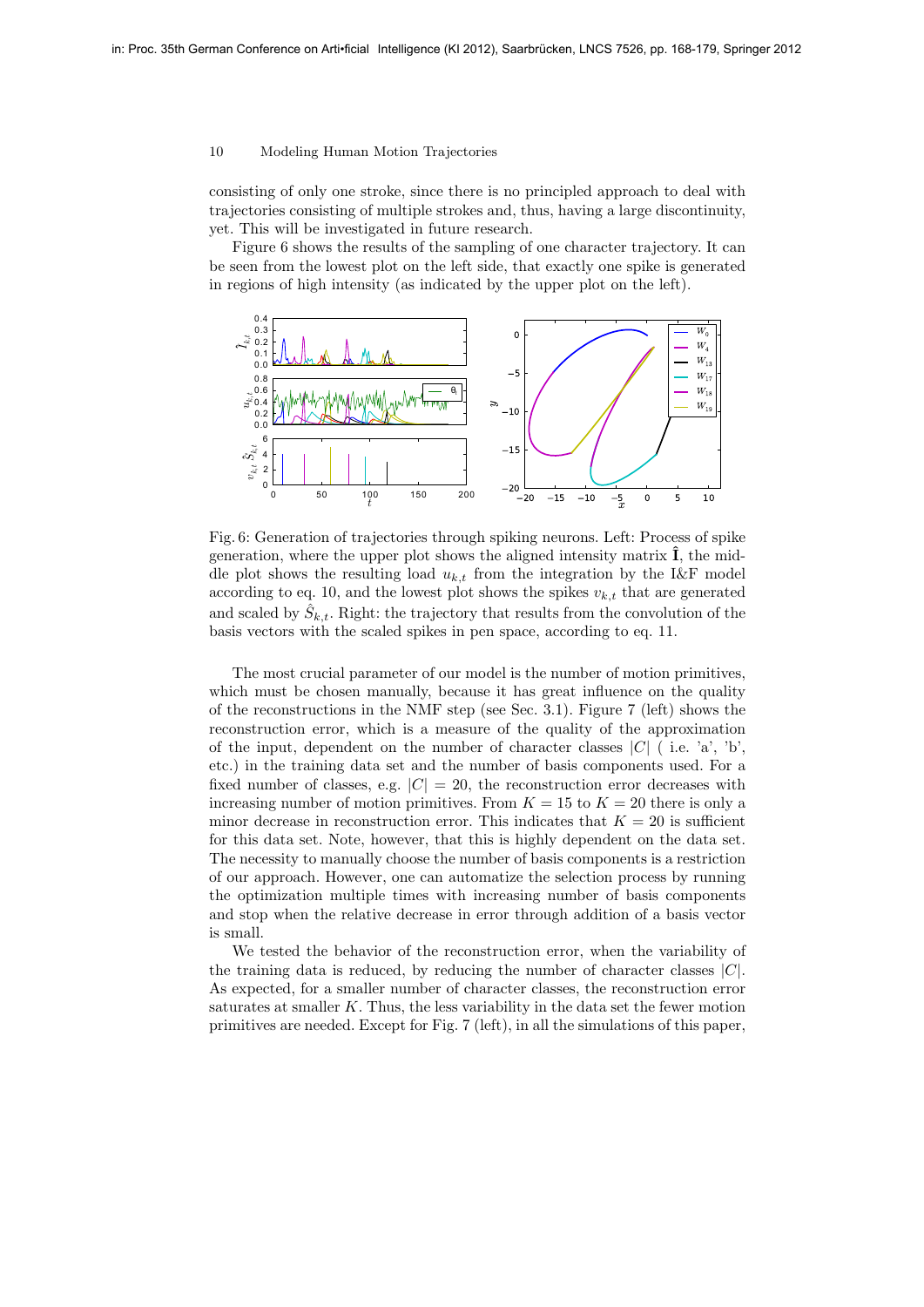

Fig. 7: Left: relation between cost  $F$  (normalized on the number of inputs  $N$ ), number of basis vectors  $K$  and number of classes  $|C|$ . Choosing more than  $K = 15$  basis vectors does not result in significant decrease of reconstruction error. Right: 20 learned basis primitives in pen space (i.e. temporally integrated). Overlapping basis vectors that appear very similar here, differ in the speed of execution.

we consistently used  $K = 20$  motion primitives. Figure 7 (right) shows the 20 learned basis vectors in pen space. Note, that motion primitives that seem similar here differ in their speed of execution.

Figure 8 shows a number of representatives of successfully generated characters for all classes. The quality of the generated characters is sensible on the mean of the Gaussian firing threshold (see Sec. 3.3). If it is is chosen too high, some parts are not activated and thus missing in the trajectory, which results in defects in some characters. Further the scaling of the basis vectors sometimes results in overlong strokes like in the characters 'l' and 'm'.

e g h l w w o p q r S W v w y Z<br>e g l V v W e p q l s V v V V y z e gw  $P^{\circ}$  $\overline{\mathcal{S}}$  $P$  $\mathcal{L}$  $\iota$  $\overline{c}$  $6945uvv$ 

Fig. 8: The top row shows one example training character for each class from the training data set. The other rows show successfully generated samples for all 20 character classes. For some classes of the generated characters, like 'd' and 'z', small defects like missing parts can be observed.